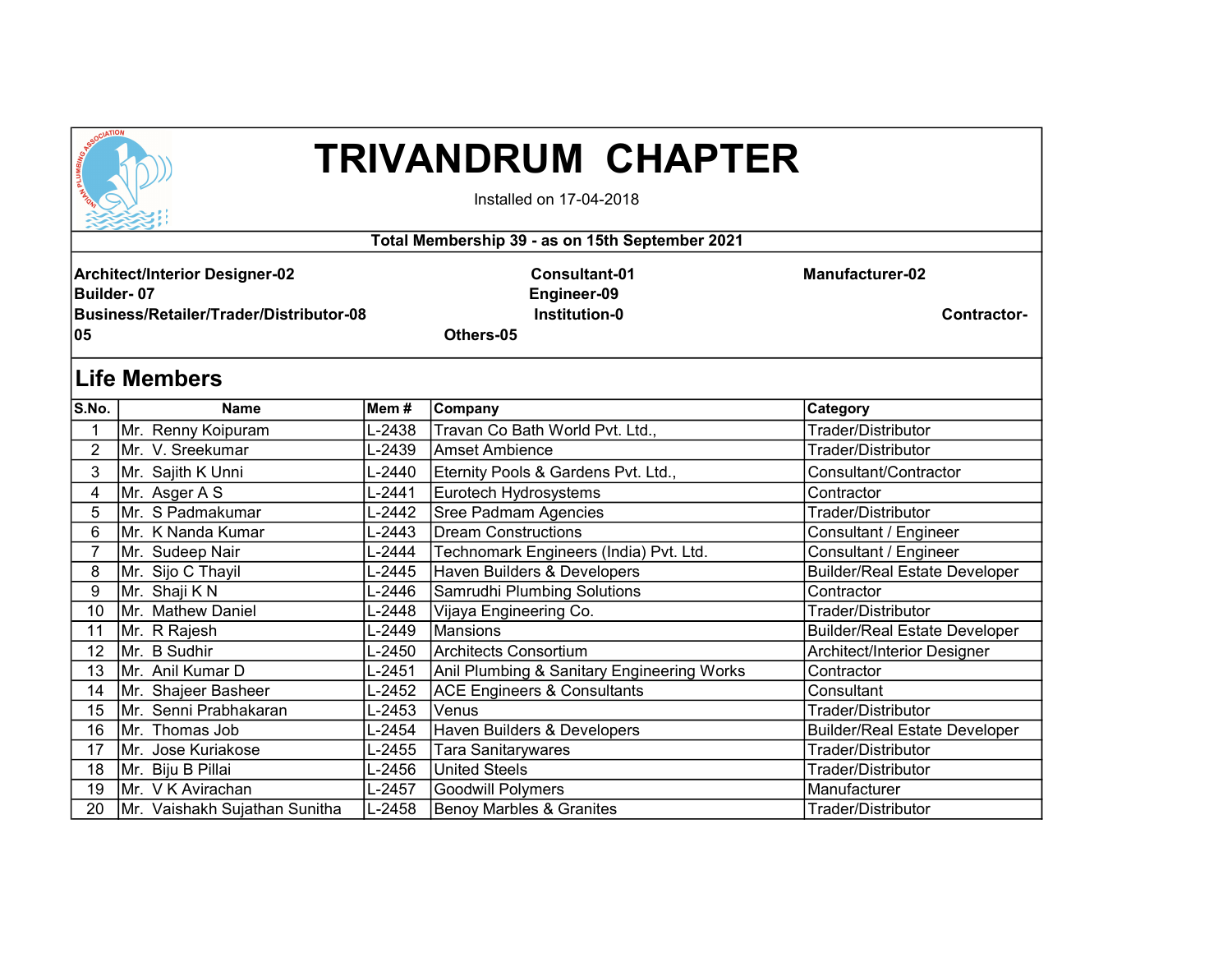| 21                          | Mr. Advaith R S         | L-2459    | SI Property (Kerala) Pvt Ltd.,                   | <b>Builder/Real Estate Developer</b>     |  |  |  |
|-----------------------------|-------------------------|-----------|--------------------------------------------------|------------------------------------------|--|--|--|
| 22                          | Mr. Arun A Unnithan     | L-2460    | Cordon Constructors & Realtors Pvt.Ltd.,         | <b>Builder/Real Estate Developer</b>     |  |  |  |
| 23                          | Mr. R Sukumaran Nair    | L-2461    | Technomark Engineers (India) Pvt. Ltd.           | Consultant/Contractor                    |  |  |  |
| 24                          | Mr. Ravindran. T. Nair  | L-3348    |                                                  | Consultant                               |  |  |  |
| 25                          | Mr. M. Rajan            | L-3349    | Amritha Agencies                                 | Trader/Distributor                       |  |  |  |
| 26                          | Mr. V. S. Jayachandran  | L-3350    | Mansions                                         | <b>Builder/ Real Estate Developer</b>    |  |  |  |
| 27                          | Mr. Anil Kumar, G. S.   | L-3351    | B'CON Homes                                      | Engineer, Contractor                     |  |  |  |
| 28                          | Mr. E. Bramananthan     | L-3917    | Iyer & Mahesh                                    | Engineer                                 |  |  |  |
| 29                          | Mr. S. Suresh Kumar     | L-3918    | Promag Realtors And Developers Pvt. Ltd.         | Engineer                                 |  |  |  |
| 30                          | Mr. Anshad S.           | L-3919    | Sumanam Engineering Service Consultancy          | Engineer, Consultant                     |  |  |  |
| 31                          | Mr. Manu. G. Nair       | L-3920    | <b>Mansions</b>                                  | Engineer                                 |  |  |  |
| 32                          | Mr. Gireesh M. B        | L-3921    | Sumanam Engineering Service Consultancy          | Engineer, Consultant                     |  |  |  |
| 33                          | Mr. R. Reagan Richard   | L-3922    | Mansions                                         | Engineer                                 |  |  |  |
| 34                          | Mr. K. Srikant          | L-3923    | Skyline Foundations and Structures Pvt. Ltd.     |                                          |  |  |  |
| 35                          | Ms. Meru Koipuram       | L-3924    | Travan - Co Sanitation                           | Trader/Distributor                       |  |  |  |
| 36                          | Mr. Mikhail James K     | L-3925    | Travan - Co Sanitation                           | Architect/Interior Designer              |  |  |  |
| 37                          | Mr. K. Lava             | L-3926    | Skyline Foundations and Structures Pvt. Ltd.     | <b>Builder/Real Estate Developer</b>     |  |  |  |
| 38                          | Mr. Jayaseelan J Pillai | L-3960    | <b>Aquis Systems</b>                             | Manufacturer                             |  |  |  |
| <b>Institutional Member</b> |                         |           |                                                  |                                          |  |  |  |
| 39                          | Dr. M Satyakumar        | $1 - 050$ | Mar Baselios College of Engineering & Technology | <b>Educational/ Training Institution</b> |  |  |  |
| <b>Professional Members</b> |                         |           |                                                  |                                          |  |  |  |
|                             |                         | PM/04/2   |                                                  |                                          |  |  |  |
| $\mathbf{1}$                | Mr. Ashok Pillai        | 021/79    | Archgroup Consultant                             | <b>Building Services Engineer</b>        |  |  |  |
|                             |                         | IPPL-     |                                                  |                                          |  |  |  |
|                             |                         | 20/01/20  |                                                  |                                          |  |  |  |
| $\overline{2}$              | Mr. Ahammed F           | 21/030    | ASECOM Engineering Services                      | Consultant                               |  |  |  |
|                             |                         |           |                                                  |                                          |  |  |  |
|                             |                         | IPPL-     |                                                  |                                          |  |  |  |
|                             |                         | 20/01/20  |                                                  |                                          |  |  |  |
| 3                           | Mr. AKHIL V NAIR        |           | 21/0174 STAT CONSULTANCY PVT LTD                 | <b>MEP CONSULTANTS</b>                   |  |  |  |